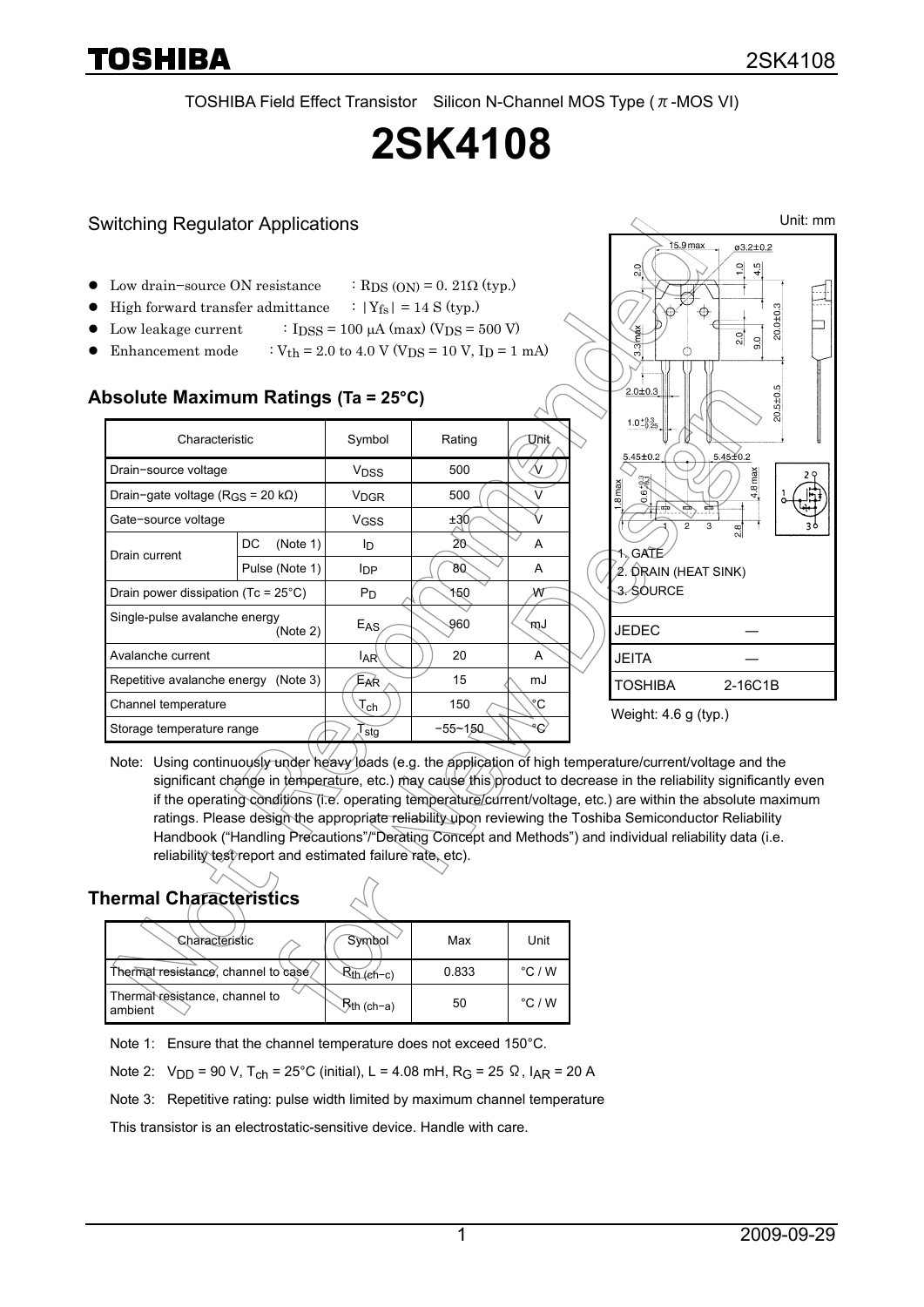**Electrical Characteristics (Ta = 25°C)**

|                                                    | Characteristic                 | Symbol                  | <b>Test Condition</b>                                                                             | Min | Typ. | Max  | Unit   |
|----------------------------------------------------|--------------------------------|-------------------------|---------------------------------------------------------------------------------------------------|-----|------|------|--------|
| Gate leakage current                               |                                | lgss                    | $V_{GS}$ = ±25 V, V <sub>DS</sub> = 0 V                                                           |     |      | ±10  | μA     |
| Gate-source breakdown voltage                      |                                | $V$ (BR) GSS            | $I_G = \pm 10 \mu A$ , $V_{DS} = 0 V$                                                             | ±30 |      |      | $\vee$ |
| Drain cutoff current                               |                                | <b>l</b> <sub>DSS</sub> | $V_{DS}$ = 500 V, V <sub>GS</sub> = 0 V                                                           |     |      | 100  | μA     |
|                                                    | Drain-source breakdown voltage | $V$ (BR) DSS            | $I_D$ = 10 mA, $V_{GS}$ = 0 V                                                                     | 500 |      |      | V      |
| Gate threshold voltage                             |                                | $V_{th}$                | $V_{DS}$ = 10 V, $I_D$ = 1 mA                                                                     | 2.0 | └    | 4.0  | $\vee$ |
| Drain-source ON resistance                         |                                | $R_{DS(ON)}$            | $V_{GS}$ = 10 V, $I_D$ = 10 A                                                                     |     | 0.21 | 0.27 | Ω      |
| Forward transfer admittance                        |                                | $ Y_{fs} $              | $V_{DS}$ = 10 V, $I_D$ = 10 A                                                                     | 4.0 | 14   |      | S      |
| Input capacitance                                  |                                | $C_{\text{iss}}$        |                                                                                                   |     | 3400 |      |        |
| Reverse transfer capacitance                       |                                | C <sub>rss</sub>        | $V_{DS}$ = 25 V, V <sub>GS</sub> = 0 V, f = 1 MHz                                                 |     | 25   |      | pF     |
| Output capacitance                                 |                                | C <sub>oss</sub>        |                                                                                                   |     | 320  |      |        |
| Switching time                                     | Rise time                      | $t_{r}$                 | $h = 10A$<br>$V_{GS}$ 10 V<br>◎出力                                                                 |     | 70   |      |        |
|                                                    | Turn on time                   | t <sub>on</sub>         | $R_L$ = 20 $\Omega$                                                                               |     | ⁄130 |      |        |
|                                                    | Fall time                      | tf                      | er<br>B∯<br>$V_{DD} \simeq 200 V$                                                                 |     | 70   |      | ns     |
|                                                    | Turn off time                  | $t_{off}$               | Duty ≤ 1%, t <sub>w</sub> ⇒ 10 µs                                                                 |     | 280  |      |        |
| Total gate charge (gate-source<br>plus gate-drain) |                                | $Q_g$                   |                                                                                                   |     | 70   |      |        |
| Gate-source charge                                 |                                | $Q_{\text{gs}}$         | $V_{\text{DB}} \approx 400 \text{V}$ , $V_{\text{GS}} = 10 \text{V}$ $V_{\text{D}} = 20 \text{A}$ |     | 45   |      | nC     |
| Gate-drain ("Miller") charge                       |                                | $Q_{gd}$                |                                                                                                   |     | 25   |      |        |

## **Source−Drain Ratings and Characteristics (Ta = 25°C)**

| Characteristic                               | `Sýmból/     | Test Condition                  | Min | Typ. | Max    | Unit |
|----------------------------------------------|--------------|---------------------------------|-----|------|--------|------|
| Continuous drain reverse current<br>(Note 1) | ΙóR          |                                 |     |      | 20     | Α    |
| Pulse drain reverse current<br>(Note 1)      | <b>I</b> DRP |                                 |     |      | 80     | А    |
| Forward voltage (diode)                      | <b>VDSF</b>  | $I_{DR}$ = 20 Å, $V_{GS}$ = 0 V |     |      | $-1.7$ |      |
| Reverse recovery time                        | $t_{rr}$     | $I_{DR}$ = 20 A, $V_{GS}$ = 0 V |     | 1300 |        | ns   |
| Reverse recovery charge                      | $Q_{rr}$     | $d_{DR}$ / dt = 100 A / $\mu$ s |     | 20   |        | μC   |

### **Marking**



Note 4: A line under a Lot No. identifies the indication of product Lab Note 4: A line under a Lot No. identifies the indication of product Labels. Not underlined: [[Pb]]/INCLUDES > MCV Not underlined: [[Pb]]/INCLUDES > MCV Underlined: [[G]]/RoHS COMPATIBLE or [[G]]/RoHS [[Pb]] Underlined: [[G]]/RoHS COMPATIBLE or [[G]]/RoHS [[Pb]]

Please contact your TOSHIBA sales representative for details as to Please contact your TOSHIBA sales representative for details as to environmental matters such as the RoHS compatibility of Product. The environmental matters such as the RoHS compatibility of Product. The RoHS is the Directive 2002/95/EC of the European Parliament and of RoHS is the Directive 2002/95/EC of the European Parliament and of the Council of 27 January 2003 on the restriction of the use of certain Council of 27 January 2003 on the restriction of the use of certain hazardous substances in electrical and electronic equipment. hazardous substances in electrical and electronic equipment.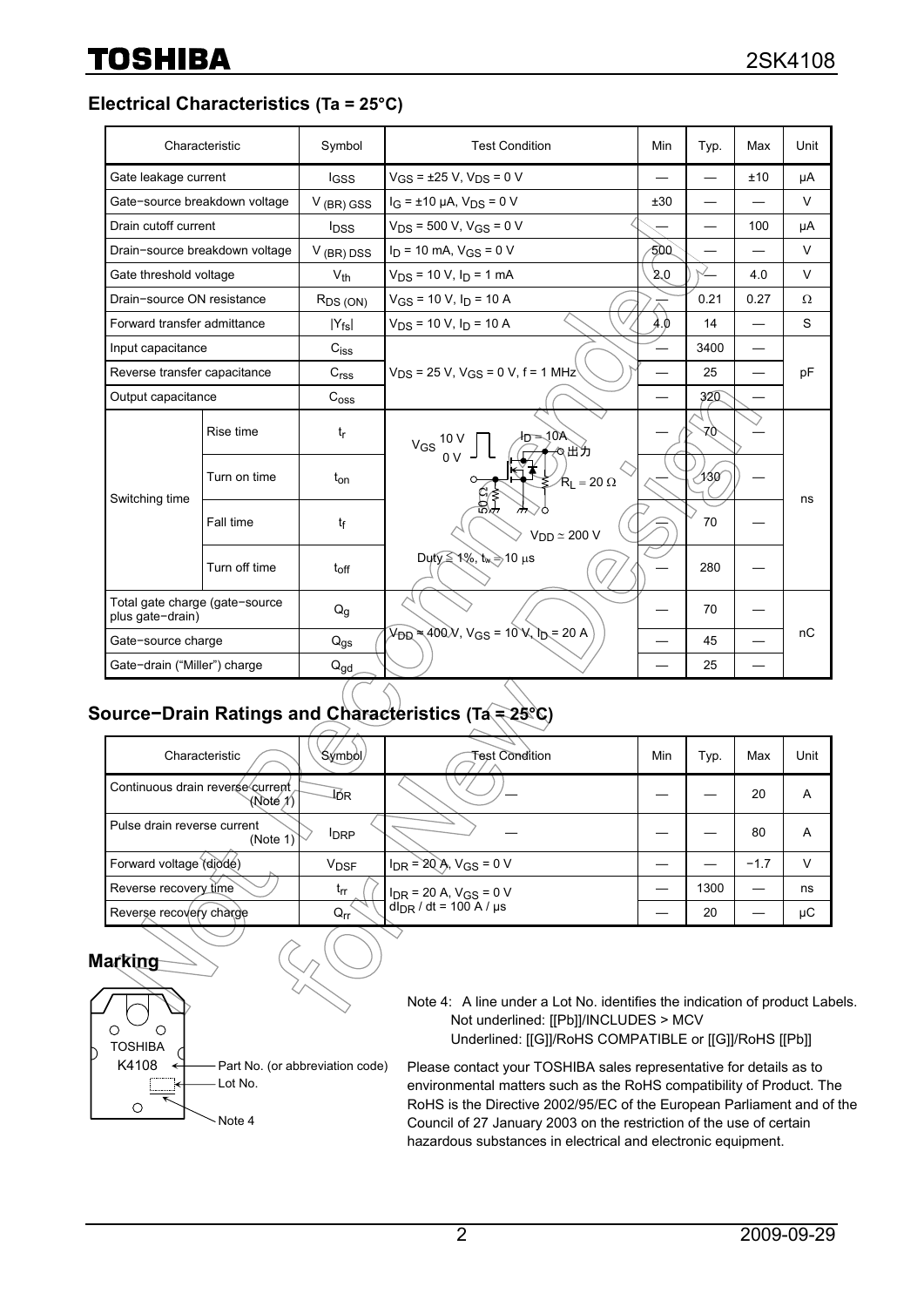# **TOSHIBA**

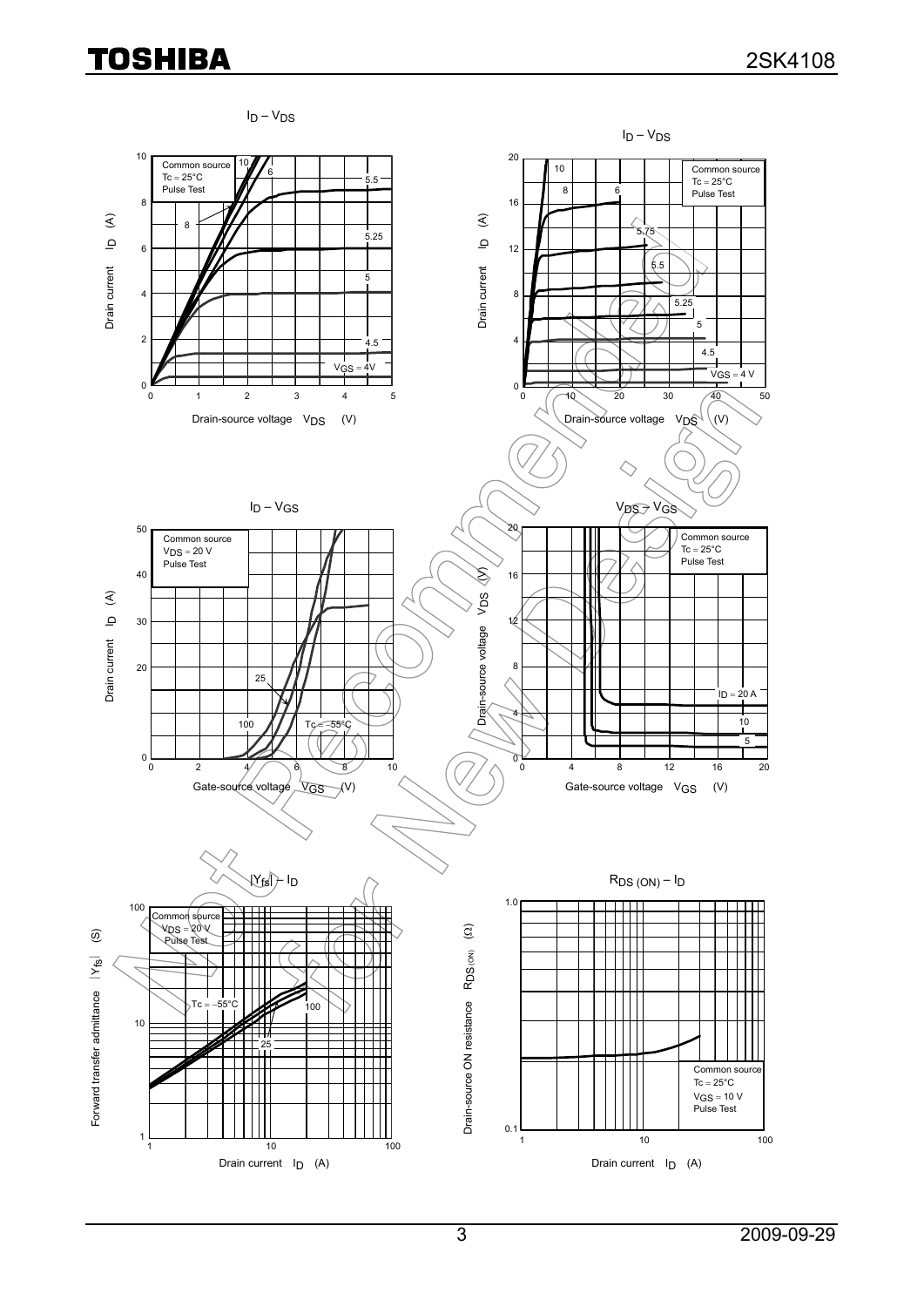## **TOSHIBA**

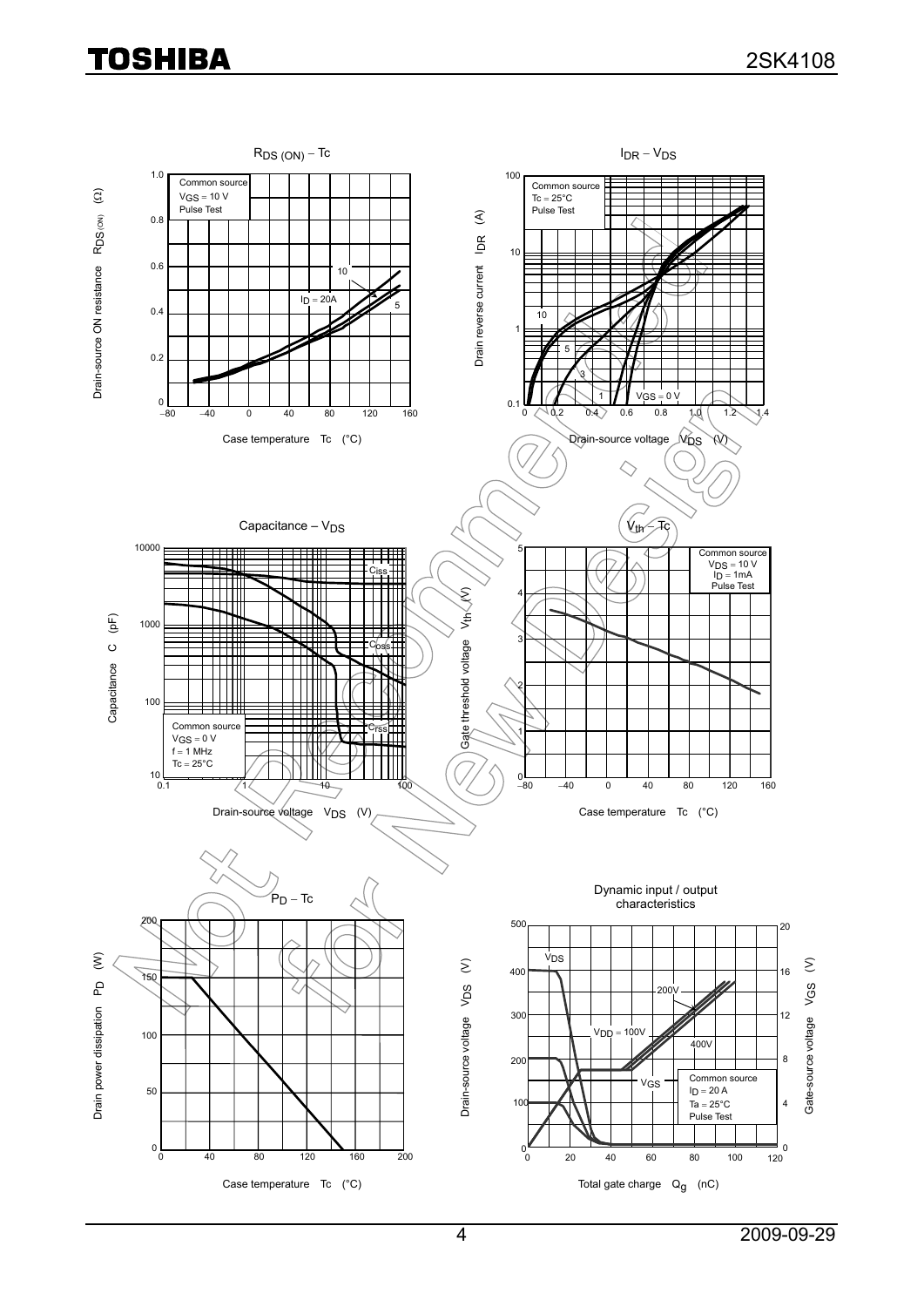